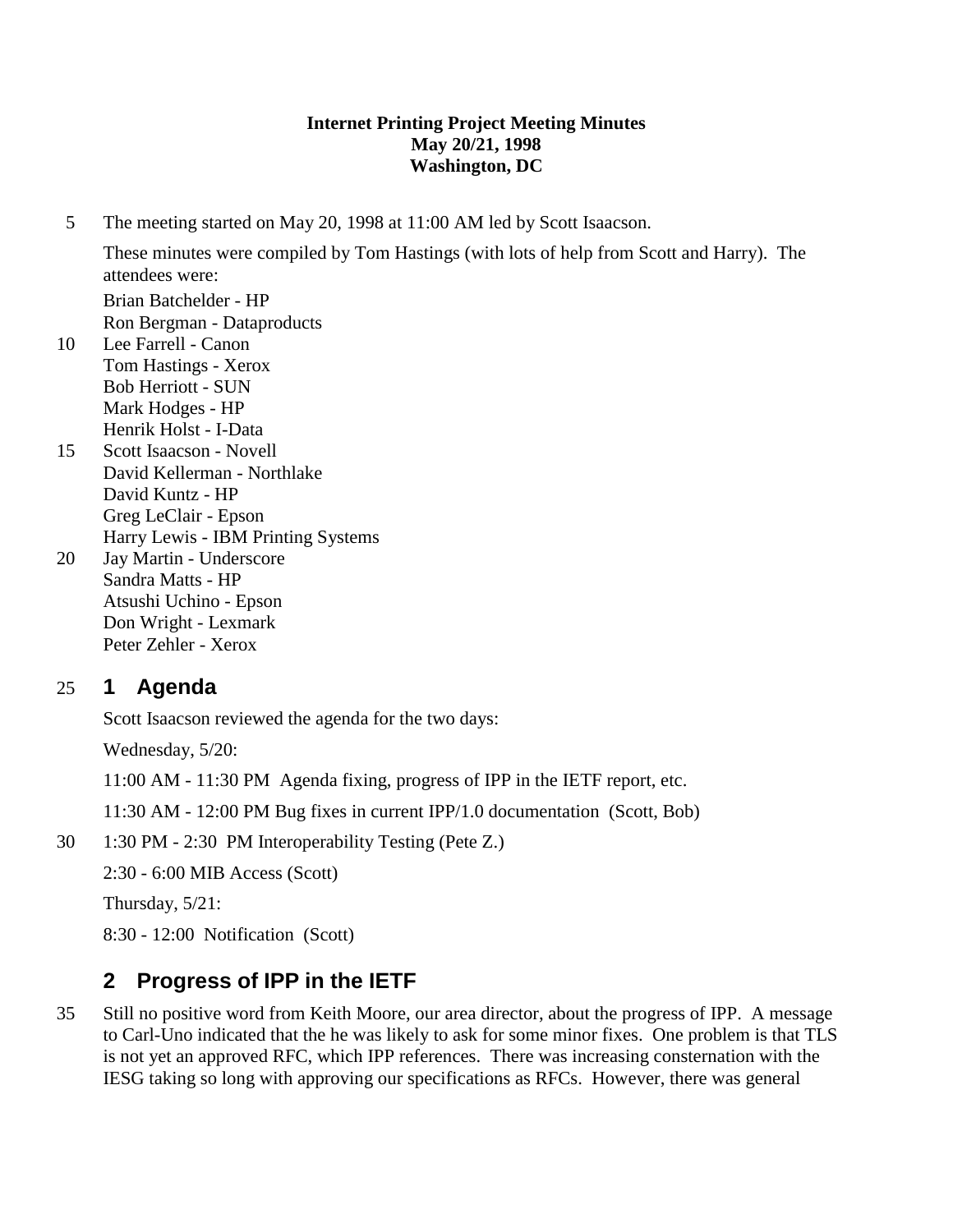agreement that implementation and interoperability testing should proceed, since IPP/1.0 is an approved PWG standard proposal.

# **3 Bug fixes in current IPP/1.0 documentation**

The current IPP/1.0 documentation is defined by a suite of Internet-Drafts as submitted to the 5 IESG:

Requirements for an Internet Printing Protocol (104985 bytes) http://www.ietf.org/internet-drafts/draft-ietf-ipp-req-01.txt Internet Printing Protocol/1.0: Model and Semantics (435327 bytes)

http://www.ietf.org/internet-drafts/draft-ietf-ipp-model-09.txt

10 Mapping between LPD and IPP Protocols (52648 bytes) http://www.ietf.org/internet-drafts/draft-ietf-ipp-map-03.txt

Internet Printing Protocol/1.0: Protocol Specification (75544 bytes) http://www.ietf.org/internet-drafts/draft-ietf-ipp-protocol-05.txt

Rationale for the Structure of the Model and Protocol for the Internet Printing Protocol (23639 bytes)

15 http://www.ietf.org/internet-drafts/draft-ietf-ipp-rat-02.txt

### **3.1 Model Document changes**

ACTION ITEM (Scott): Make these changes while working with the RFC editor to turn the Model specification into an RFC:

## **3.1.1 Clarify that the success status code doesn't mean job has printed**

20 A sentence will be added to clarify that the "Success" status code does not mean the print operation was entirely successful. It means that the request has been received, is valid and a job object was created.

## **3.1.2 No further clarifications of the 'stopped' Printer state needed**

There was a question about whether or not the "Stopped" Printer State needs clarification. New 25 wording, added since Portland, was agreed to be sufficient and no further changes are anticipated.

## **3.1.3 Remove type4 keywords and use type3 keywords (and names) instead**

There was a question about the purpose and value of Type-4 keywords. Keyword types were explained, as follows:

- 1 Must republish the standard to extend. Example Job States.
- 30 2 Extended or enhance with PWG approval.
	- 3 Extended or enhanced via registration (IANA) w/o PWG approval.
	- 4 Not registered. Only applicable to local administrative domains.

Example of attributes using type 4 keywords: "media", "job-sheets", and "job-hold-until". They all have the syntax: (type4 keyword | name(MAX)). Because we also allow 'name' syntax, we

35 decided it is best to eliminate the Type-4 enumeration from the specification and to change these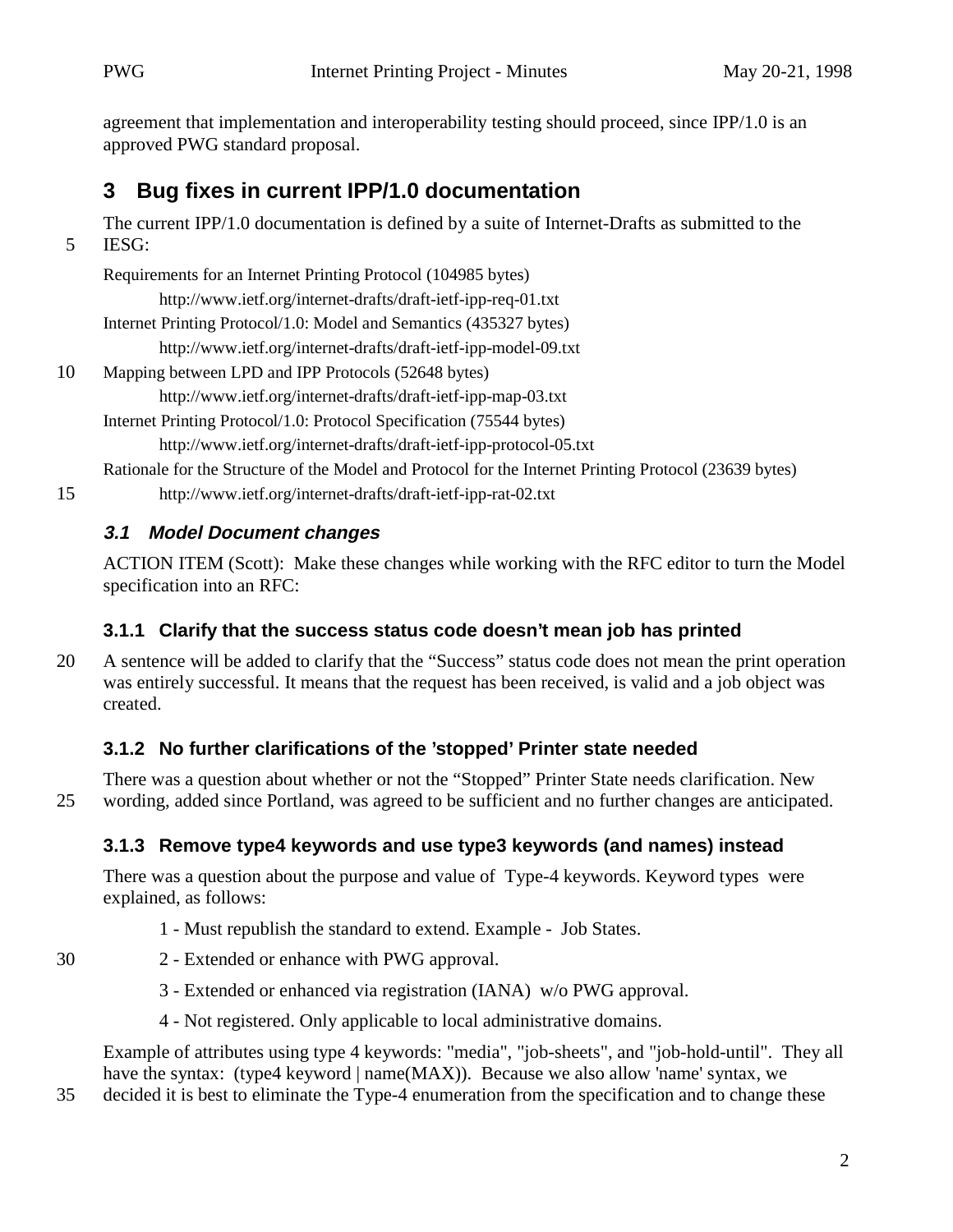three attributes to: (type3 keyword | name(MAX)). Administrators may supply localized names within their own domains. So a system manager can only defined names, not keywords. It seems too difficult for a client to have to discover new keywords have been added by the system administrator and then obtain their localization (somehow) in different languages for display to the

5 end-user. Instead, the 'name' attribute syntax will be clarified to indicate that the "name" exists for administrator to add values that are not supported by the implementation. See Bob Herriot's email of March 18 and 19 for a complete discussion.

#### **3.1.4 Order of "charset", "natural-language", and Target operation attributes**

There was a clarification about the order of operation attributes in IPP requests and responses. The 10 "charset" attribute must come first followed by the "natural-language" attribute. For requests, the target attribute(s): "printer-uri", "job-uri", or "printer-uri followed by job-id" must come next. This ordering facilitates processing of the remaining operation attributes by the server.

### **3.1.5 Clarify that the syntax of "printer-uri" and "job-uri" is 'uri'**

Clarify that the attribute syntax of "printer-uri" and "job-uri" is 'uri'.

### 15 **3.1.6 Clarify that the simplest PrintJob must include the target operation attributes**

An inconsistency was identified within the Operations attribute group of the PrintJob section in that the simplest operation is defined as the set of document content, "charset" and "natural-language" operation attributes. This section will be revised to include the target attribute(s).

## **3.1.7 Clarify the notation for Mandatory and Optional in Section 15.3.**

20 The mandatory table in Section 15.3 is ambiguous. Tom proposed a clarification that, when talking about mandatory and optional, here, we are not defining the terms mandatory and optional, rather we are defining which things must be implemented and which things may be supplied. Tom's clarifying text (as posted in previous e-mail) will be added.

#### **3.1.8 Keep 'uri' syntax and attribute names; don't change to 'url' syntax**

25 In Portland, we agreed to continue to use URI syntax name but note that these are really URL's. Now, there is some question whether this is appropriate in light of some new RFC related to URI's. ACTION ITEM (Bob Herriott): research and report.

## **3.1.9 Redefine 'client-error-uri-too-long' to be 'client-error-too-long'**

There were questions about two, potentially redundant, client status error codes

- 30 1. client-error-request-uri-too-long
	- 2. client-error-bad-request

Do we need both? Which one do you use if URI is too long? Do they apply to all URI's or just the "document-uri" attribute? Should "too long" apply to ANY attribute that is string-like? We decided that an error with semantics "Too Long" should be defined for any data type that is a

35 variable number of octets with a maximum length.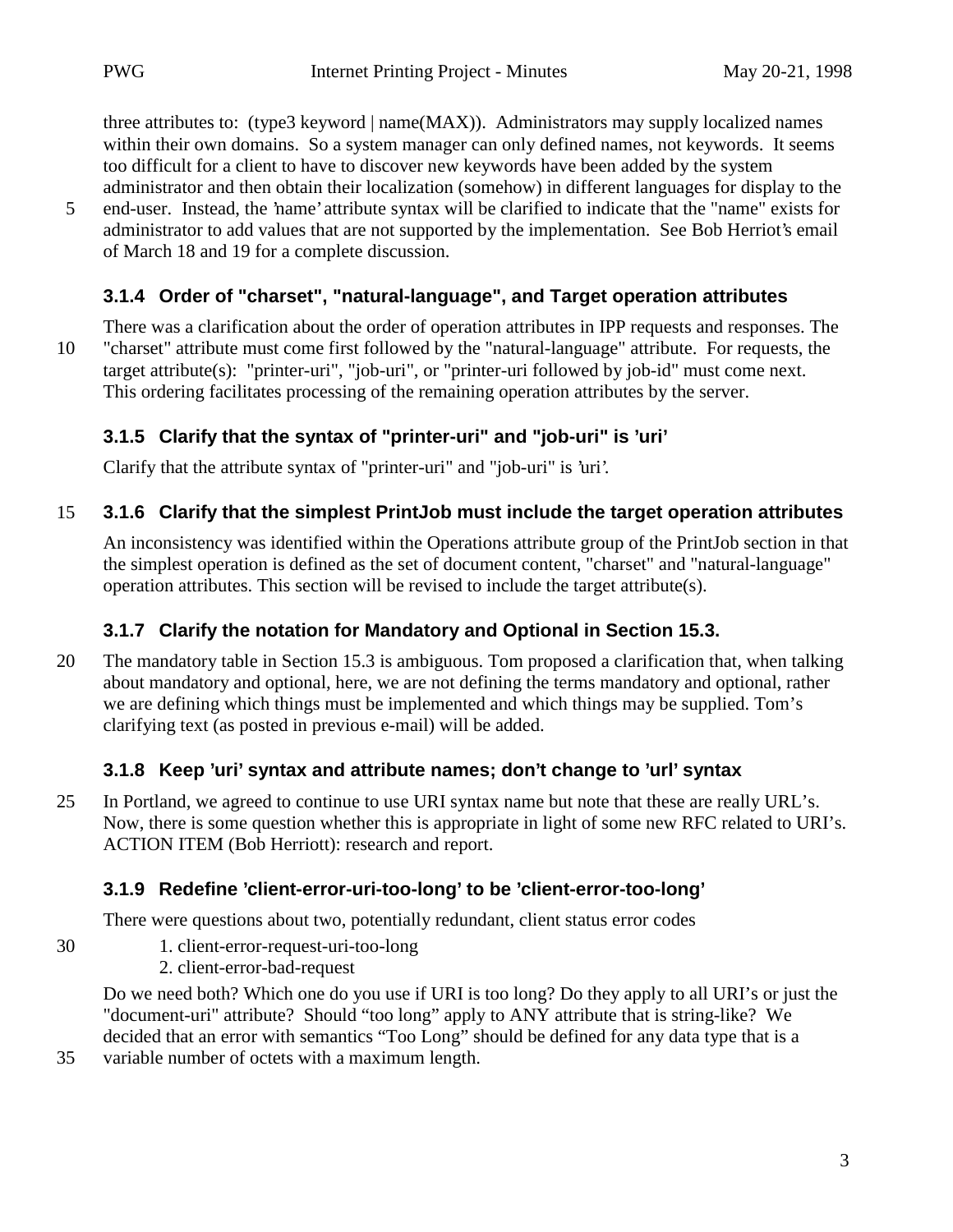#### **3.1.10 ISSUE: Some text and name attributes are constrained to be shorter than MAX**

We further addressed the problem of string overrun in constrained resource implementations by proposing additional syntax types such as 'shortName', and 'shortText' which would be 63 and 127 5 bytes, respectively, for example). The goal is to allow the length syntax checking to be solely

based on attribute syntax code, and not depend on which attribute is being supplied. To accomplish this goal will require the addition of at least one new attribute syntax.

ACTION ITEM (Scott or Bob): Need a detailed proposal.

#### **3.1.11 Reaffirmed that target attributes must be supplied in the request redundantly**

- 10 We agreed that target attributes should be redundantly carried inside the IPP operation as well as externally in the HTTP request header. This redundancy is necessary to keep the IPP MIME media type transport-independent. There was debate over the architectural soundness of this proposal, as it would prevent simple re-routing of the job to a new target based on information from the request header. Instead, to re-route, the embedded target must be learned from examination of the IPP
- 15 stream. It also complicates test. Following discussion, there was strong opinion not to change anything so the decision to adopt this change (which had already been made - target attributes inside the operation) stands as is and test tools must deal with the situation as required.

#### **3.1.12 Clarified that the target URI are absolute form**

- Per above, suppose we have printer URI inside the operation, but also have it in the HTTP request 20 header mapping. There is the issue of Absolute vs. Relative addressing of the target. Internal to the IPP operation, only Absolute URL's apply. But, in the HTTP header, it might be Relative. We reiterated that the internal URI is mandatory but the server does not need to check it for routing. In fact, the HTTP request header URI, if present, takes precedence. The internal URI should reference the same URI as the one in the HTTP header (should not be garbage). The external URI
- 25 may be Relative.

#### **3.1.13 Clarify that the reference to RFC 1766 includes the ISO standards that it references**

Inside the model document, we talk about natural language syntax from RFC1766: 'en', 'fr', etc. But RFC1766 doesn't give these values it just references two other ISO standards. We resolved 30 clarify the reference to RFC1766 as pertaining to syntax, and add a reference to the proper

```
references for the actual values:
```

```
 [ISO 639]
              ISO 639:1988 (E/F) - Code for the representation of names of
              languages - The International Organization for
35 Standardization, 1st edition, 1988 17 pages Prepared by
              ISO/TC 37 - Terminology (principles and coordination).
         [ISO 3166]
              ISO 3166:1988 (E/F) - Codes for the representation of names
40 of countries - The International Organization for
              Standardization, 3rd edition, 1988-08-15.
```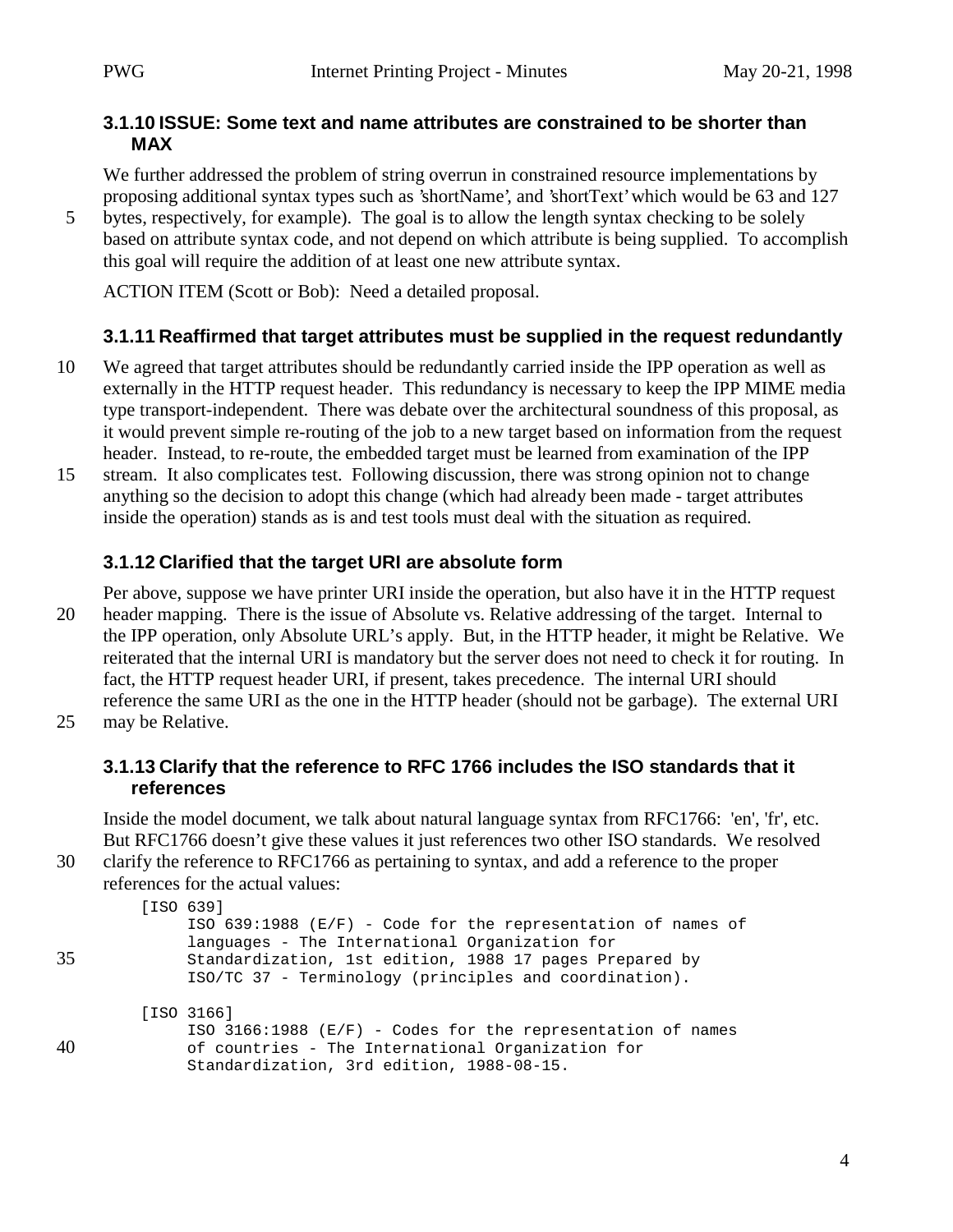#### **3.2 Protocol Document changes**

ACTION ITEM (Bob): Make these changes while working with the RFC editor to turn the Model specification into an RFC:

## **3.2.1 Change name from "Protocol" to "Encoding and Transport"**

5 Name should be changed from "Protocol" to "Encoding and Transport".

#### **3.2.2 Add "printer-uri" operation attribute to examples**

Add "printer-uri" operation attribute to examples to agree with the Model document.

### **3.2.3 Change all attributes to lower case in examples**

Change some upper case to lower case to agree with the Model document.

## 10 **3.2.4 Change the reserved 'dictionary' attribute syntax to 'collection'**

Change the name of the reserved 34 attribute syntax code from 'dictionary' to 'collection'.

# **4 Providing MIB access through IPP**

The group reviewed the proposal to provide MIB access via IPP:

ftp://ftp.pwg.org/pub/pwg/ipp/new\_MOD/ipp-mib-access-980505.pdf

15 Scott's proposal for MIB access via IPP has had adequate time for review and the document, based on revision from feedback at meetings and the DL, and is presumed to be a full and fairly stable proposal.

In Virginia, Scott introduced the notion of a Device Object to the IPP model. In IPP the Printer Object can be realized in an embedded device or a server which is "fronting" a device. An IPP

- 20 Printer Object can support one or more device objects. Device objects are read only at this point. Any row, column, table or the whole MIB is accessible through this method. In addition, you can also access any single SNMP object in any MIB. This is achieved using the "requested-attributes" attribute in the Get-Printer-Attributes operation along with a new Optional "which-device" operational attribute.
- 25 Scott's proposal listed the Finisher group as 19. It is actually 30, 31, 32, and 33 depending on which table in the Finisher MIB.

We asserted that an index need not always be an integer. It can be a String, OID, IPAddress, etc. In this case, the index is represented as the Decimal value of the sub-identifier (defined by SMI "subidentifier" rules).

- 30 There was discussion about whether we should allow access to non-leaf MIB OIDs or just implement a getNext concept. - as accommodated in TIPSIs approach to MIB OIDs. We concluded that getNext can be simulated using adding one more new group attribute: mib-arc-1.2.6...' and allowing the IPP front-end do getNext to the SNMP agent which generates the concatenated IPP response. You always get back individual attributes of the form: 'mib-1.2.6…' and the individual
- 35 attribute value, not the group name.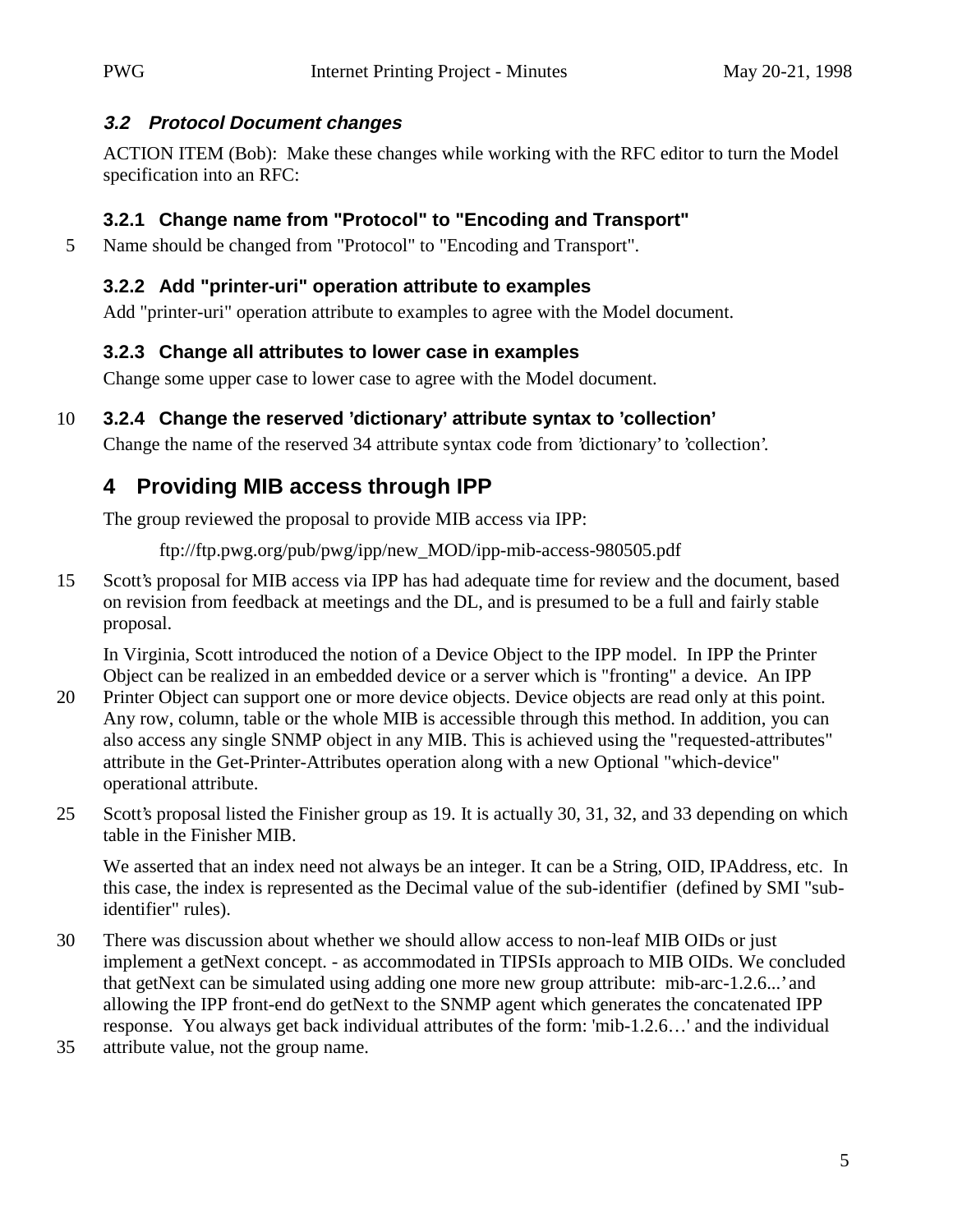Examples of getting input tray 3 from hrDevice 10:

```
OID - 'prt-att-8-12-3' gets 1.3.6.1.2.1.43.8.2.1.12.10.3
             and is equivalent to: 'mib-1.3.6.1.2.1.43.8.2.1.12.10.3'
   Column - 'prt-col-8-12' gets all: 1.3.6.1.2.1.43.8.2.12.10.*
5 and is equivalent to: 'mib-arc-1.3.6.1.2.1.43.8.2.12.10'
   Row - 'prt-row-8-3' gets all: 1.3.6.1.2.1.43.8.2.1.*.10.3
   Table - 'prt-tab-8' gets all: 1.3.6.1.2.1.43.8.2.1.*.10.*
   MIB - 'prt-all' gets all: 1.3.6.1.2.1.43.*.2.1.*.10.*
```
If the client omits the "which-device" operation attribute, the IPP Printer object assumes that it's the 10 first device in order of how they would be found in the Printer object's "devices-supported" attribute.

### **4.1 Issues**

### **4.1.1 Which MIB group names are required if implementing MIB access?**

General (including private) MIB solution vs. specific to the Printer MIB or both. We decided that 15 access to the Printer MIB would be mandatory (if the IPP Printer supports access to MIBs via IPP). but general access beyond this would be optional since you may not have a private MIB or want to allow access via IPP. So if an IPP Printer object supports MIB access at all, it shall support at least: 'prt-att-…', 'prt-col-…', 'prt-row-…', 'prt-tab-…', and 'prt-all'. Support of 'mib-…', and 'mibarc-…' is OPTIONAL.

#### 20 **4.1.2 Add a "device-type" Printer Attribute?**

If a printer supports multiple devices you can query and determine which device. What if the devices are multifunction? Do we need a tag that identifies it as a scanner, copier etc?

Since we were not aware of a scanner or fax MIB, we agreed not to add a "device-type" attribute at this time. We can add it later when needed when we would also add additional group attribute 25 names, such as 'scn-…' and 'fax-…'.

ACTION ITEM (Tom): Update the document with the above agreements and finish the appendix which has the mapping to IPP attribute syntaxes for each object in the Printer MIB. Note: If new IPP attribute syntax(es) are introduced for shorter text and names, then those should be used in this Appendix.

## 30 **5 IPP TEST**

The week of May 18 was supposed to be a concerted interoperability test. Some testing took place but there was still a lot of debugging going on at this stage. It was found that, while interop testing over the internet is much preferred over a "lug-and-chug" bakeoff, we \*do\* need people to attend their perspective stations and devices during pair-wise testing. To address this, Peter will solicit a

35 list of contacts and their phone numbers and a readiness and sign-up scheme will be developed.

Basic or Digest authentication seems to really need to be tested.

Has anyone tried chunking?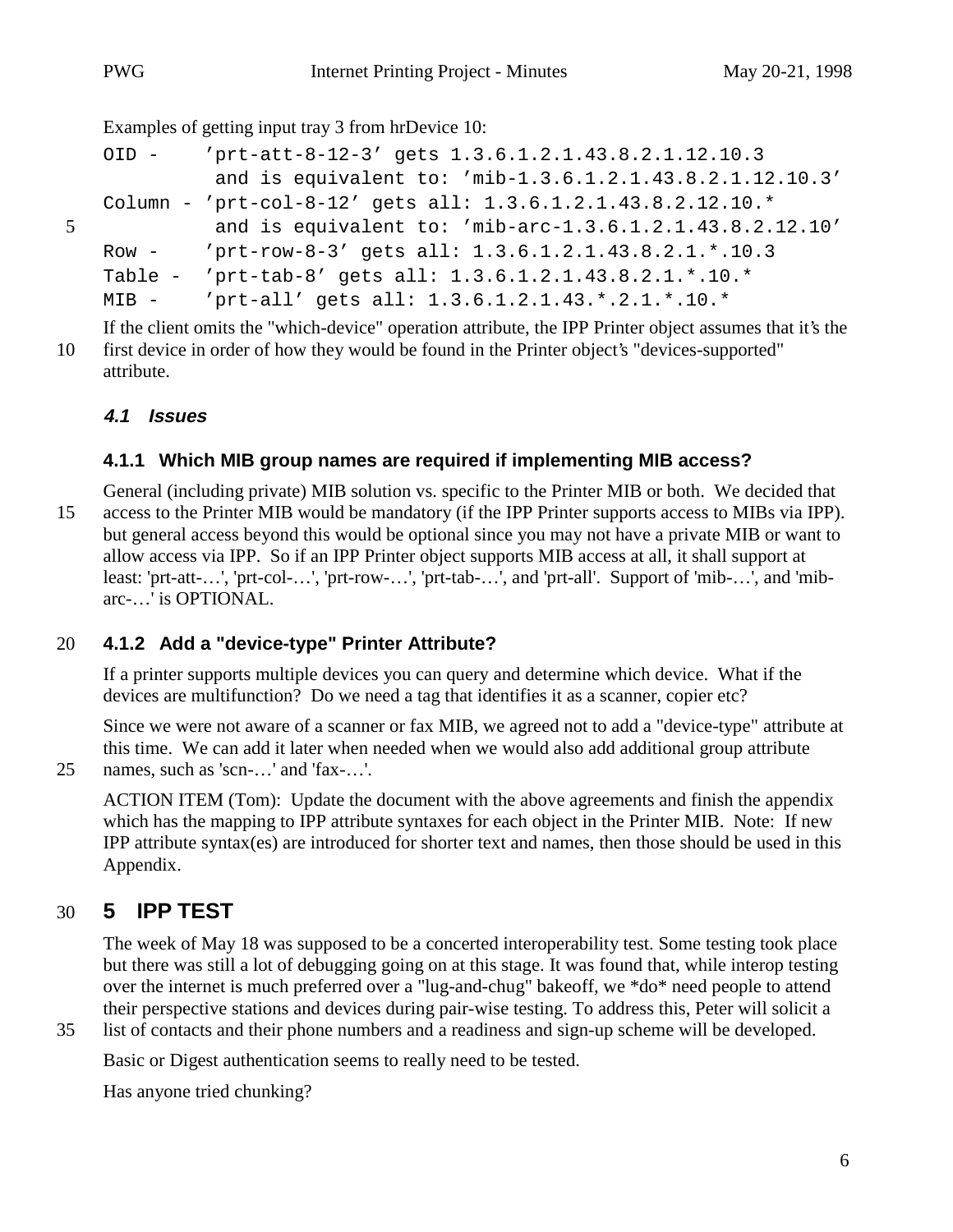Peter Zehler reported that Xerox is preparing to release their free IPP client for use in testing. This will provide GUI access to attributes, will support Printer URI's, Job ID's... all IPP operations. It will also support Digest and Basic authentication. Xerox is also planning to release a conformance test suite to the PWG that uses this text client and tests the Mandatory operations, including error 5 conditions.

## **6 Summary document for IPP Model**

Scott is trying to build a simplified overview of the IPP model document. Ron Bergman gave him a summary that he had done.

## **7 IPP Notification Proposal**

- 10 This effort introduces the ability to subscribe to printing events. There are job event groups and printer event groups. A client can subscribe to event groups when submitting a job. Job events apply to that job and Printer events apply only when that job is active (pending, processing, or processing-stopped). When the job completes the subscription is automatically removed. A client can also subscribe and unsubscribe independently of any job submission using two new Subscribe
- 15 and Unsubscribe operations. The Job Submission Subscription should be simple. The Subscribe/Unsubscribe can be more complicated.

There was general agreement on the above approach. However, there were a large number of issues raised as Scott went through the short proposals as listed below.

Proposals can be found at:

20 ftp://ftp.pwg.org/pub/pwg/ipp/new\_NOT/ipp-event-notification-proposal.pdf ftp://ftp.pwg.org/pub/pwg/ipp/new\_NOT/ipp-event-notification-proposal.doc ftp://ftp.pwg.org/pub/pwg/ipp/new\_NOT/ipp-notification-very-short-980515.doc ftp://ftp.pwg.org/pub/pwg/ipp/new\_NOT/ipp-notification-very-short-980515.pdf ftp://ftp.pwg.org/pub/pwg/ipp/new\_NOT/ipp-notification-printer-980515.doc 25 ftp://ftp.pwg.org/pub/pwg/ipp/new\_NOT/ipp-notification-printer-980515.pdf

http://www.ietf.org/internet-drafts/draft-ietf-ipp-not-01.txt

*These issues came from the review of "IPP Event Notifications (Very Short)" (May 15, 1998, Version 0.1) and "Printer Subscriptions for IPP" (May 15, 1998, Version 0.1) and "Event notifications for the IPP print protocol [and JMP]" (May 12, 1998, Version 0.05).*

- 30 It was noted that "Very Short" and "Printer Subscriptions" were two summary-oriented proposals that covered the general concepts proposed in the "Full" document. "Very Short" covered Job Submission Subscriptions, i.e., additional operation attributes supplied in the existing IPP/1.0 job create operations. "Printer Subscriptions" covered new operations for Job Independent Subscriptions. However, it was also noted that the "Very Short" document was not just a summary,
- 35 but both a summary and in some cases a subset proposal of "Full".

There was agreement on the benefit of having a summary specifications for all of our standards, which describes the highlights in a small number of pages. Such a summary should be developed first. Such a summary should be maintained as a summary of the detailed specification as it evolves.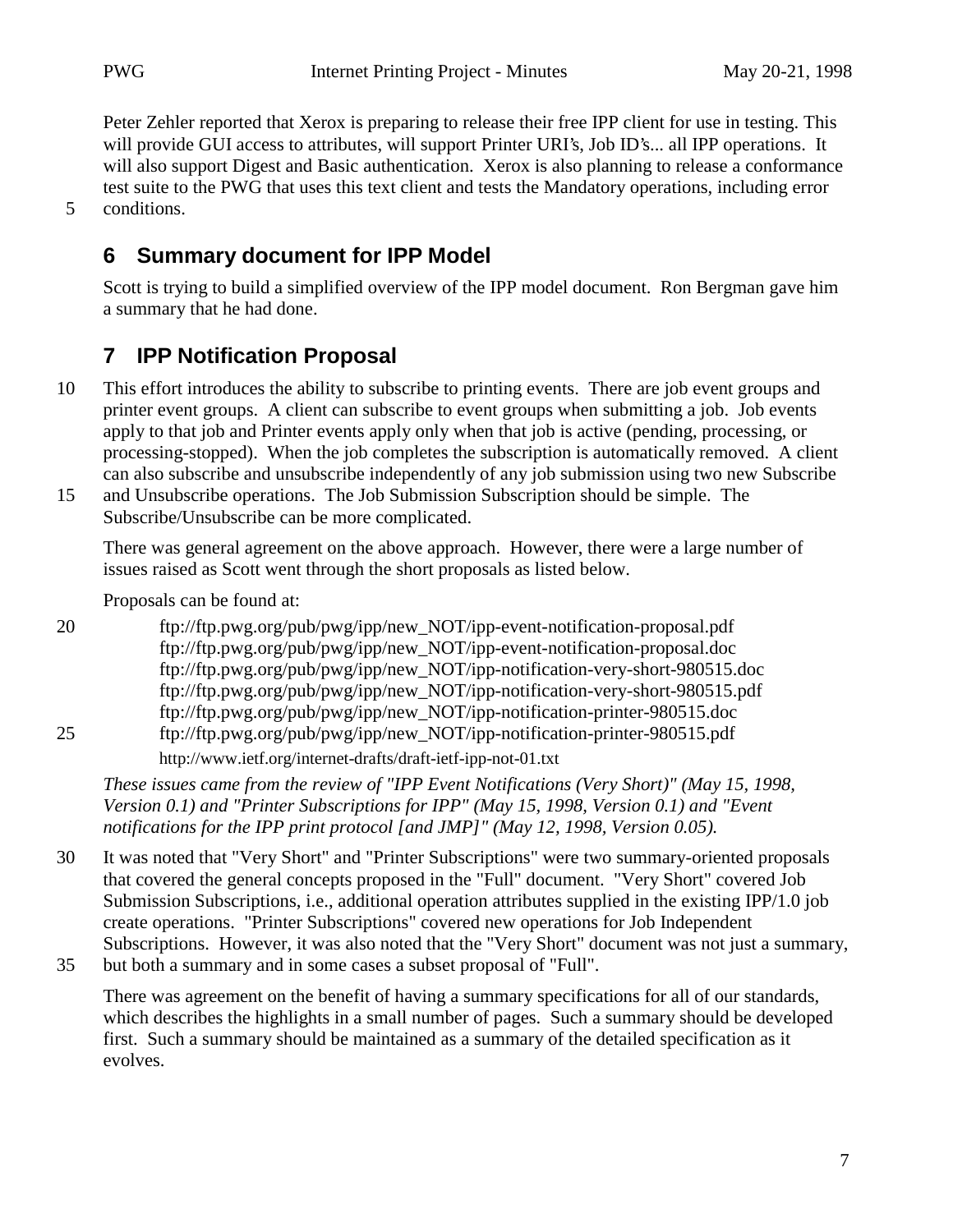The following are in the form of issues that came up during the discussion. Each issue is followed by a proposal that seems to captures some consensus or support from the attendees. Where there was no discussion or not enough discussion to reach a consensus, "TBD" is indicated.

#### **7.1 GENERAL/COMMON ISSUES**

5 The following issues apply to *both* Job Submission Subscriptions and Job Independent Subscriptions:

**ISSUE 1:** Should we allow for subscribing by both Job Submitting End Users as well as other clients (such as server based applications)?

*Proposal:* Yes. Very Short can continue to evolve into an even simpler mechanism by which Job 10 Submitting clients subscribe to both Job and Printer events. The "Printer Subscriptions" (or "Job Independent Subscriptions") document can evolve into the mechanism by which non-job submitting clients subscribe. Job Submission subscriptions should be very simple and "easy". Job Independent subscriptions can be more complex and "hard".

**ISSUE 2:** How do we factor and group events for ease of subscription?

- 15 *Proposal:* There are several dimensions across which events can be factored. For example
	- Events can be divided into Printer Events and Job Events.
	- Events can be divided into Errors, Warnings, and Reports.
	- Events can be divided by Frequency (more frequent events and less frequent events).
- Events can be divided by an encompassing hierarchy (start with 'job-completed', add a 20 small set of just a few events (such as 'job-aborted' and 'job-canceled'), a larger set of those events plus more events (such as printer events), and then all events).

The Very Short document proposed 12 Event Groups: Printer Errors, Printer Warnings, Printer Reports, Job Errors, Job Warnings, and Job Reports (broken into several smaller event groups). It sounds like there still might be some concern over this grouping. Other proposals that show 25 partitioning into event groups via these other dimensions are welcome.

**ISSUE 3:** Short proposed 12 event groups for 15 events. Do event groups really buy anything?

*Proposal:* Yes. Implementors can add events (registered or private) to standard event groups without impacting existing clients.

**ISSUE 4:** Full proposed that a subscription was a multi-valued set of collections. Can we simplify 30 that to just one rather than possibly more than one, so that the event groups supplied apply to all supplied URIs (notification-recipients and delivery methods)?

*Proposal:* Yes.

**ISSUE 5:** Should we keep the fact that for each event there is a fixed (predefined in the spec) set of attributes unique to that event that comes back in the event report?

35 *Proposal:* Yes. However, the table of fixed event report attributes for Job events in Full can be simplified from 4 columns down to 2 columns.

**ISSUE 6:** Should we fix the content format of the event report to the delivery method?

Proposal: Yes.

8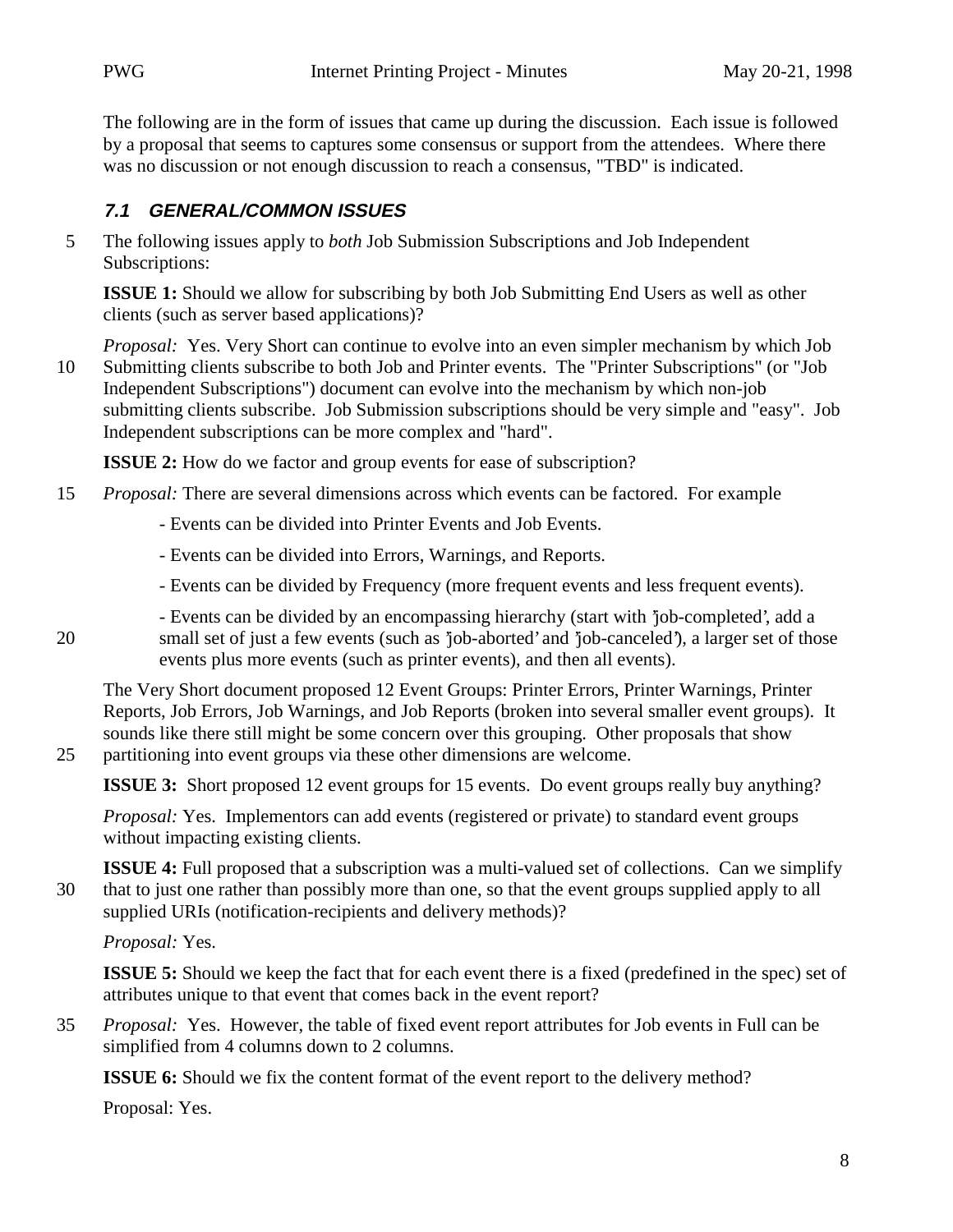**ISSUE 7:** Should we hardcode (specify in the spec) which attributes are mandatory in the event report based on the delivery method?

*Proposal:* Yes. The mandatory attributes in the event report would be different if the delivery method is email vs. if the delivery method is TCP socket for example.

5 **ISSUE 8:** Should we hardcode the event report mandatory attributes based on the way in which the subscription was made (that is Job Submission or Job Independent subscription)?

*Proposal:* No. Base the event report on the delivery method, not on the subscription type.

**ISSUE 9:** Should we allow an event to be in multiple event groups?

*Proposal:* Yes.

10 **ISSUE 10:** Should we hardcode the attributes in the event report based on the event group (i.e., accounting 'job-completed' vs. job progress 'job-completed'?

*Proposal:* TBD.

**ISSUE 11:** Is the set of attributes to return in the event report as defined in the tables in the Full proposal complete?

15 *Proposal:* Yes, unless Bob H. can prove otherwise.

**ISSUE 12:** Which delivery methods (uriScheme) are defined for use in the Printer object's "notifyrecipients-supported" attribute?

*Proposal:* Very Short proposes

- **'mailto':** a message via email to the specified email address. The "text/plain" content format is 20 used for this delivery method.
	- **'ipp-tcp-socket':** an IPP notification via a TCP/IP socket that is opened by the Printer object or notification service on the IP address specified in the URI using the specified port using the "host:port" HTTP convention. For example:

ipp-tcpip-socket:13.240.120.138:6000

25 The "application/ipp" content format is used for this delivery method. **'snmpv1':** a notification as an SNMPv1 trap to the host specified as the address in the URI. **'snmpv2':** a notification as an SNMPv2 inform to the host specified as the address in the URI. **'snmpv3':** a notification as an SNMPv3 inform to the host specified as the address in the URI. **'sense-datagram':** a UDP data gram that is opened by the Printer object or notification service 30 on the IP address specified in the URI using the specified port using the "host:port" HTTP convention. The SENSE UDP content format is used for this delivery method. In addition, add: **'ipp-datagram'**: a UDP data gram that is opened by the Printer object or notification service on

the IP address specified in the URI using the specified port using the "host:port" HTTP

- 
- 35 convention. The "application/ipp" content format is used for this delivery method.

The idea here is to A) use a standard delivery method scheme if it is already registered (http:, mailto: ) and B) register new delivery method schemes as needed **here (ipp-tcp-socket**:, **snmpv3**:, etc.). Also new delivery method schemes can have parameters, such as /no-of-retries=n, /time-to-

40 live=m, etc., as described in the registration specification of the notification delivery method scheme that we send to IANA.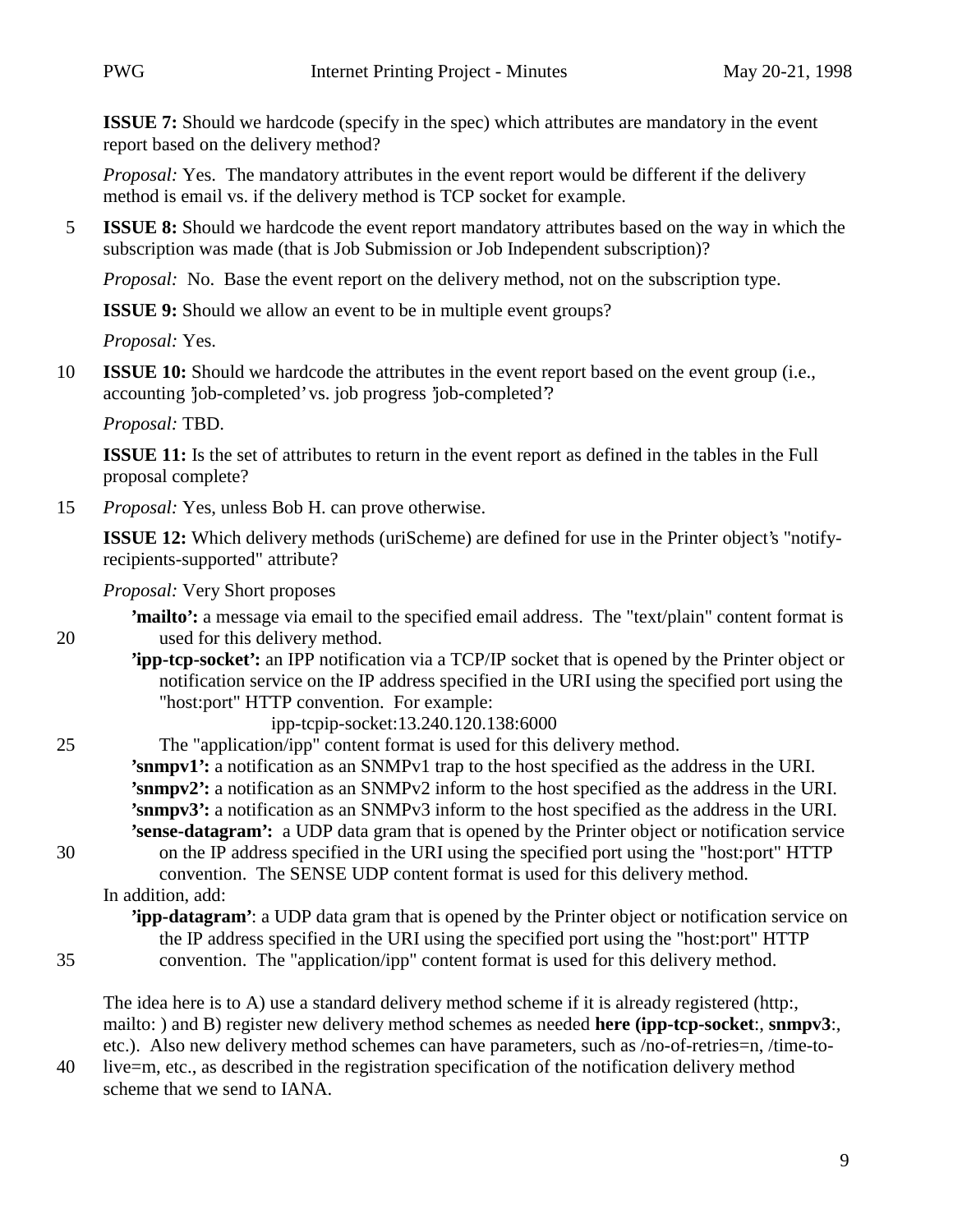**ISSUE 13**: If we use the /parameters mechanism in the delivery method scheme (instead of IPP) attributes), how can a client determine which parameters and parameter values are supported by an IPP Printer object for a particular delivery method scheme?

5 *Proposal:* Ignore this issue for now.

**ISSUE 14:** Which delivery methods are MANDATORY to support?

*Proposal:* **'ipp-tcp-socket'** and **'ipp-datagram'**.

**ISSUE 15:** Once a subscription is made, should we allow subscriptions to be queried so that a client can find out what they are subscribed to?

10 Proposal: For Job Submission Subscriptions: yes; for Job Independent Subscriptions: No.

**ISSUE 16:** Should we continue to try and combine the IPP event model and the Printer MIB alert model and the JMP Alert model?

*Proposal:* Yes

**ISSUE 17:** Should we define an "acknowledgement" mechanism for each delivery method?

- 15 *Proposal:* No. If the delivery method is guaranteed delivery, then the event report will be guaranteed delivery (for example TCP connection). If the delivery method is inherently "best effort" we should not go ahead and define acknowledgement semantics on top of it (for example UDP). If we want ack'ed UDP, we should use some already existing mechanism (UDP RPC, **snmpv2**, **snmpv3**, or **sense-datagrams** for example). Therefore, IPP defines most of the event 20 report, however, there might be additional delivery-method-specific info that is supplied to the
- notification recipient that they can use for acknowledgement or other delivery method specific protocol actions.

**ISSUE 18:** What is the format of the timestamp in the event report? Is it in "seconds" relative to the Printer object's "printer-up-time" attribute (which is just the number of seconds that that Printer 25 object has been up), or do we want to mandate that it be a standard string format representing absolute time (GMT/UTC)?

*Proposal:* Since absolute time is optional in IPP, we can not mandate that all event reports contain an absolute time stamp (GMT/UTC). If the Printer object supports absolute time, this attribute should be made available in the event report. What about "printer-up-time" seconds? Only supply

30 this attribute if the event report format is "application/ipp" (intended for machine consumption meaningless for humans).

**ISSUE 19:** Do we want a Mixed Format for event reports?

*Proposal:* No for now. We can add 'multi-part/alternative' back in sometime later.

**ISSUE 20:** Make sure that "printer-uri" and "job-uri" and "job-id" are included in the event report 35 where applicable.

*Proposal:* OK.

**ISSUE 21:** Can the attributes in the event report depend on the delivery method?

*Proposal*: yes.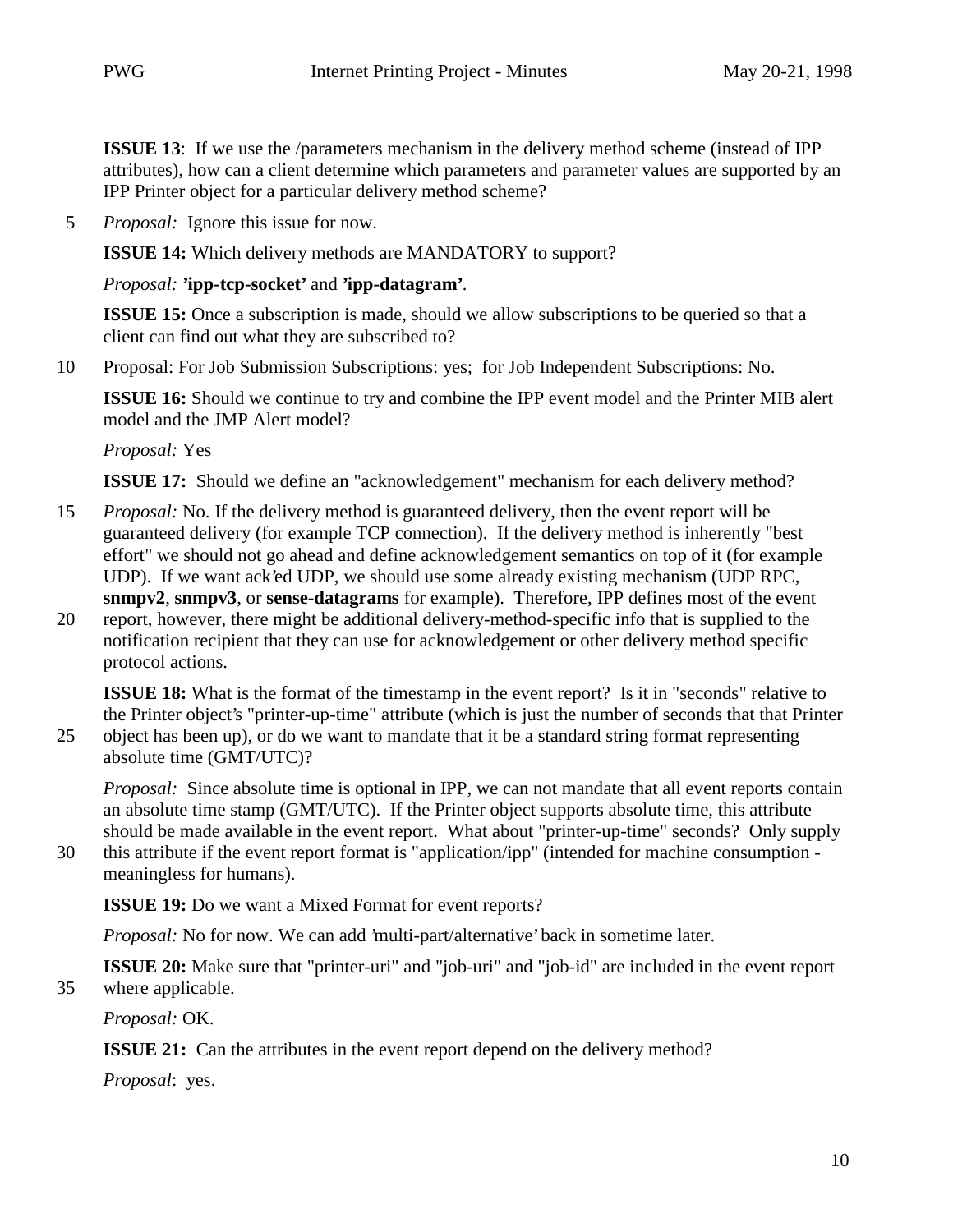**ISSUE 22:** Add the IPP/1.0 "job-state-message" and "printer-state-message" text attributes to the Job and Printer event reports, respectively?

*Proposal*: Ok

**ISSUE 23:** Add the IPP/1.0 "job-state" attribute to Job event reports?

5 *Proposal*: Ok

**ISSUE 24:** Add IPP/1.0 "number-of-documents" attribute to Job event reports?

*Proposal*: TBD

**ISSUE 25:** Add a new IPP "copies-completed" attribute to Job event reports?

*Proposal*: TBD

10 **ISSUE 26:** Add the 6 PWG Job Monitoring progress attributes: "output-bin, "sheet-completedcopy-number", "sheet-completed-document-number", "job-collation-type", "impressionsinterpreted", and "impressions-completed-current-copy" attributes as IPP Job Description attributes and to Job event reports?

*Proposal*: TBD

15 **ISSUE 27:** What if we come across printer events that are not in the Printer MIB?

*Proposal:* Add to the Printer MIB alerts, don't just define new IPP Printer events. So need to add to the Printer MIB: the 'printer-is-accepting-jobs' and 'printer-is-not-accepting-jobs' event alert codes.

**ISSUE 28:** Do we need two new Printer attributes "notify-event-groups-supported (1setOf type2 20 keyword)" and "notify-recipients-supported (1setOf uriScheme)"?

*Proposal:* Yes.

The rest of the issues are divided into two groups: Job Submission subscriptions and Job Independent Subscriptions

## **7.2 JOB SUBMISSION SUBSCRIPTION ISSUES**

25 The following issues apply *only* to Job Submission Subscriptions:

**ISSUE 29:** Should we even allow Job Submission Subscriptions to A) specify the events/event groups of interest or B) hardcode the set of events that are subscribed to?

*Proposal:* TBD.

**ISSUE 30:** If the above choice is B), then what is the set of events/event groups to which a job 30 submission subscription is automatically subscribed?

*Proposal:* Job Completion events and Printer Errors

**ISSUE 31:** Should we hardcode or limit the set of event groups for the **'mailto**" delivery method in a Job Submission Subscription (so that other event groups would apply to any other delivery methods also supplied?

35 *Proposal:* Yes. Which events is TBD, probably just the 'job-completion' event group ('jobcompleted', 'job-aborted', and 'job-canceled' events), and maybe also 'printer-errors'.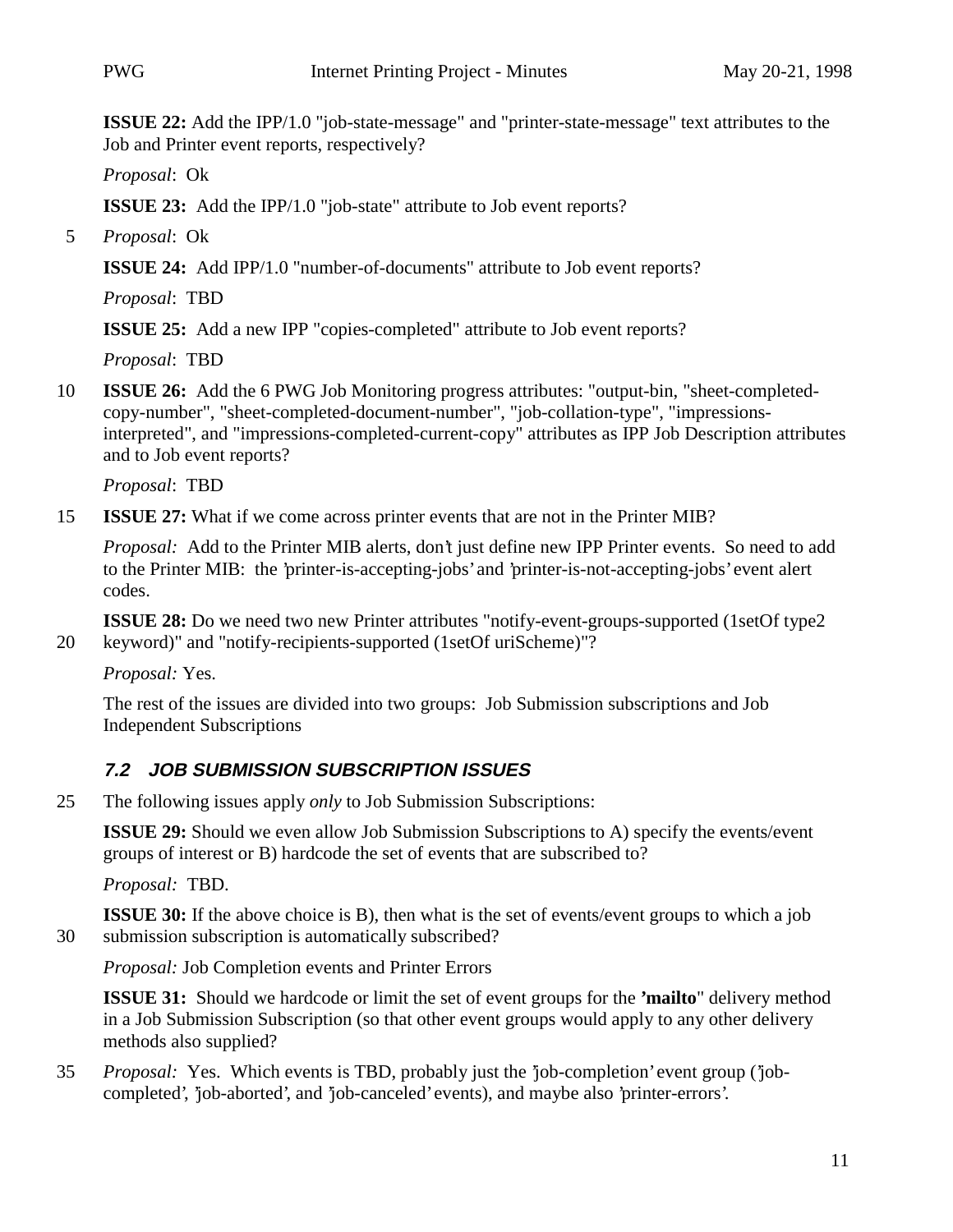**ISSUE 32:** Full proposed that a single subscription was a "collection" of event group names, recipients, content type, charset, natural language, and requested attributes. In the Job Submission case, can this be simplified?

- *Proposal:* Yes. If we choose A above, then a subscription is two multi-valued attributes (but *not* 5 parallel values): "notify-event-groups" and "notify-recipients" (list of delivery-scheme/recipient) values. If we choose B above, then a subscription can be just the "notify-recipients" attribute. The charset and language we can get out of the operation attributes, and/or e-mail restrictions. We can also simplify and eliminate the feature that a client can specify a list of arbitrary attributes to include in the event report. If we hardcode the content type to the delivery method, then we can get
- 10 rid of the "content-type" specifier attribute. This simplification (A or B) makes the whole idea of "collections" go away!

## **7.3 JOB INDEPENDENT SUBSCRIPTION ISSUES**

The following issues apply *only* to Job Independent Subscriptions:

**ISSUE 33:** Should we allow for multiple subscriptions per Subscribe operation?

15 *Proposal:* No, therefore we get rid of the "collection" idea. A subscribing client can perform multiple Subscript operations in order to make multiple subscriptions.

**ISSUE 34:** Full proposed that a single subscription was a "collection" of event group names, recipients, content type, charset, natural language, and requested attributes. In the Job Independent case, can this be simplified?

- 20 *Proposal:* Yes. A subscription can be just the list of recipients and the event groups of interest for all of those recipients . The charset and language we can get out of the operation attributes. We can also simplify and eliminate the feature that a client can specify a list of arbitrary attributes to include in the event report. If we hardcode the content type to the delivery method, then we can get rid of the "content-type" specifier attribute. This simplification makes the whole idea of
- 25 "collections" go away since the two attributes supplied by the subscribing client just become operation attributes ("notify-event-groups", and "notify-recipients"); there is no need for a collection.

**ISSUE 35:** Should we allow for some sort of "lease" (time to live) concept in the subscription in order to help solve the "stale" subscription problem and to remove an administrative burden of

30 performing cleanup of "stale" subscriptions? That is, if the client does not resubscribe in a specified amount of time, the subscription is automatically unsubscribed?

*Proposal:* Yes.

**ISSUE 36:** Should we have one operation that subscribes and unsubscribes?

*Proposal:* No, need to make sure that the intent of the subscription client is independent of the 35 state of the IPP Printer, i.e., that the Subscript and Unsubscribe operations are idempotent.

**ISSUE 37:** Should we have one operation that both subscribes and refreshes the lease?

*Proposal:* TBD

**ISSUE 38:** Should we allow the client or the Printer to pick the subscription ID?

*Proposal:* Printer.